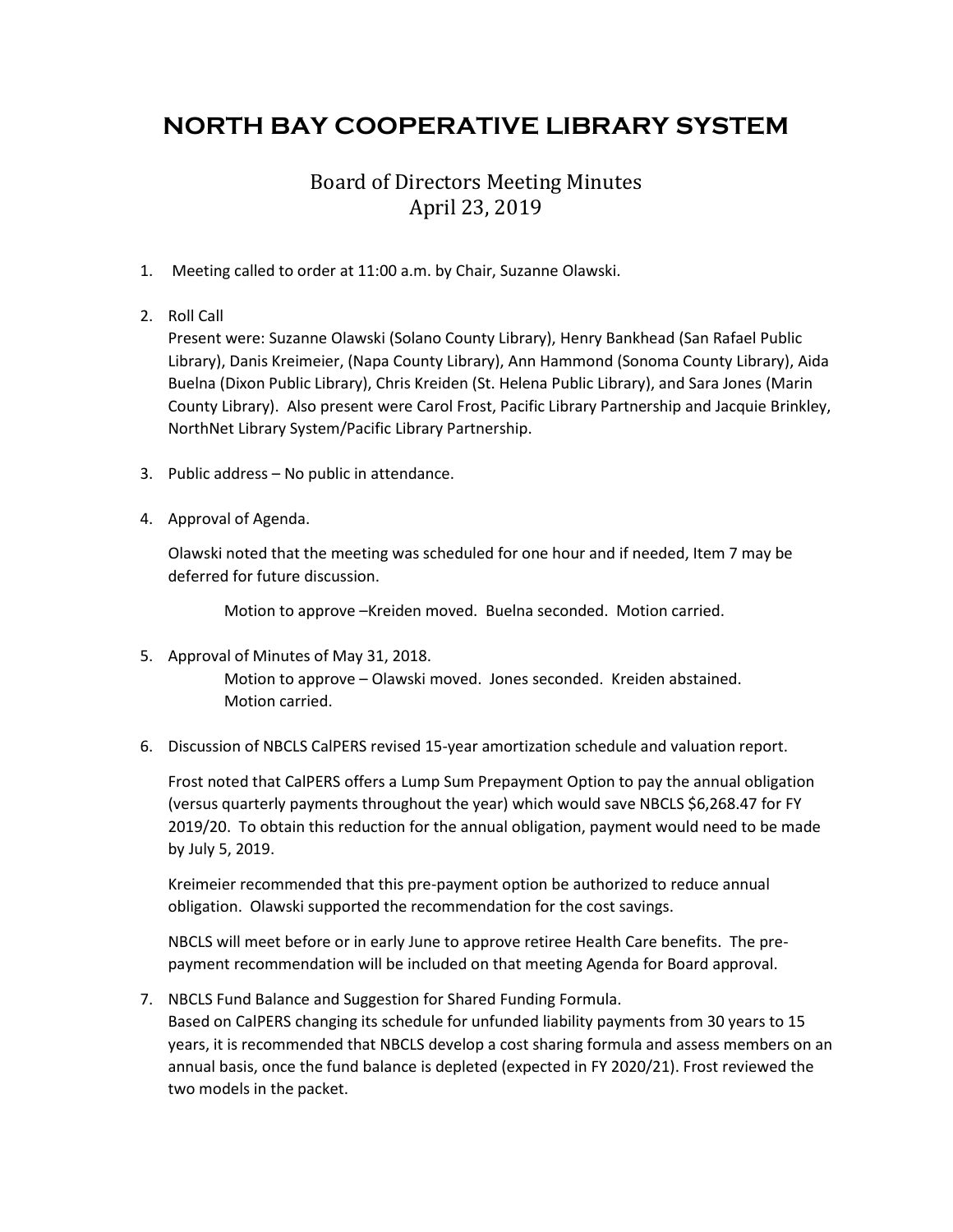Kreimeier asked what source was used to determine library budgets and noted that the budget used in the example for Napa County included one-time capital improvement funds. She recommended that only Operating Budgets be used for any formula to establish cost sharing allocations. Frost noted that the budget numbers come from the State Library Statistical Data website, and that members will be given the opportunity to review and verify any budget figures used for the cost sharing formula before anything is adopted.

Discussion ensued regarding past members of NBCLS and their obligation to CalPERS retirees from which they benefited. Members discussed the likelihood of former members including public, academic, and special libraries agreeing to pay their share of retiree benefits. Frost suggested that the Bylaws and any current and historical documentation be reviewed to determine if the affiliate members (academic and special) received the same amount of services with their NBCLS membership as public libraries or if their membership included fewer services. The review should also include the steps for withdrawing from membership. It was noted that if a system had created a local resolution, a similar resolution would also be needed at the local level to confirm withdrawing, along with any actions by the NBCLS Council.

Discussion continued regarding one strategy to dissolve NBCLS and default on the CalPERS obligation. It was believed that with that scenario, CalPERS would be responsible to seek remedy from the individual members. The memo from BB&K was referenced with regard to the members having an opportunity to develop a cost share model, and in the absence of consensus, CalPERS would make that determination based on share of service received by each member, or the population of each member agency.

Discussion continued regarding what and how many retirees currently receive benefits. BB&K provided this documentation with original reporting submitted to NLS. Staff will obtain those records, redact names and any confidential information and provide to NBCLS Chair for review.

Jones commented that all Marin County libraries understand their CalPERS obligations to former retirees, however the County would not appreciate knowing they are paying the share of what other members owe. Bankhead agreed that paying for others' debt would be against San Rafael's city policy.

Members in attendance agreed that CalPERS is the most qualified to determine individual liability and requested NLS staff to identify a CalPERS representative to discuss options that NBCLS might consider in moving forward (developing a model of shared costs, dissolution, default, other options). It was also recommended that each NBCLS jurisdiction ask their city or county counsel about the proposed plan of dissolution and obtain their legal advice for this or other action. Frost pointed out that per the Actuarial report, a CalPERS Termination Penalty (p. 41) would increase the total obligation to NBCLS, versus continuing on the annual payment plan, now scheduled for 15 year amortization.

Discussion ensued of drafting a letter to all current and former NBCLS members to notify them of AB1912, the change of CalPERS to a 15-year plan to pay down the unfunded liability, and the